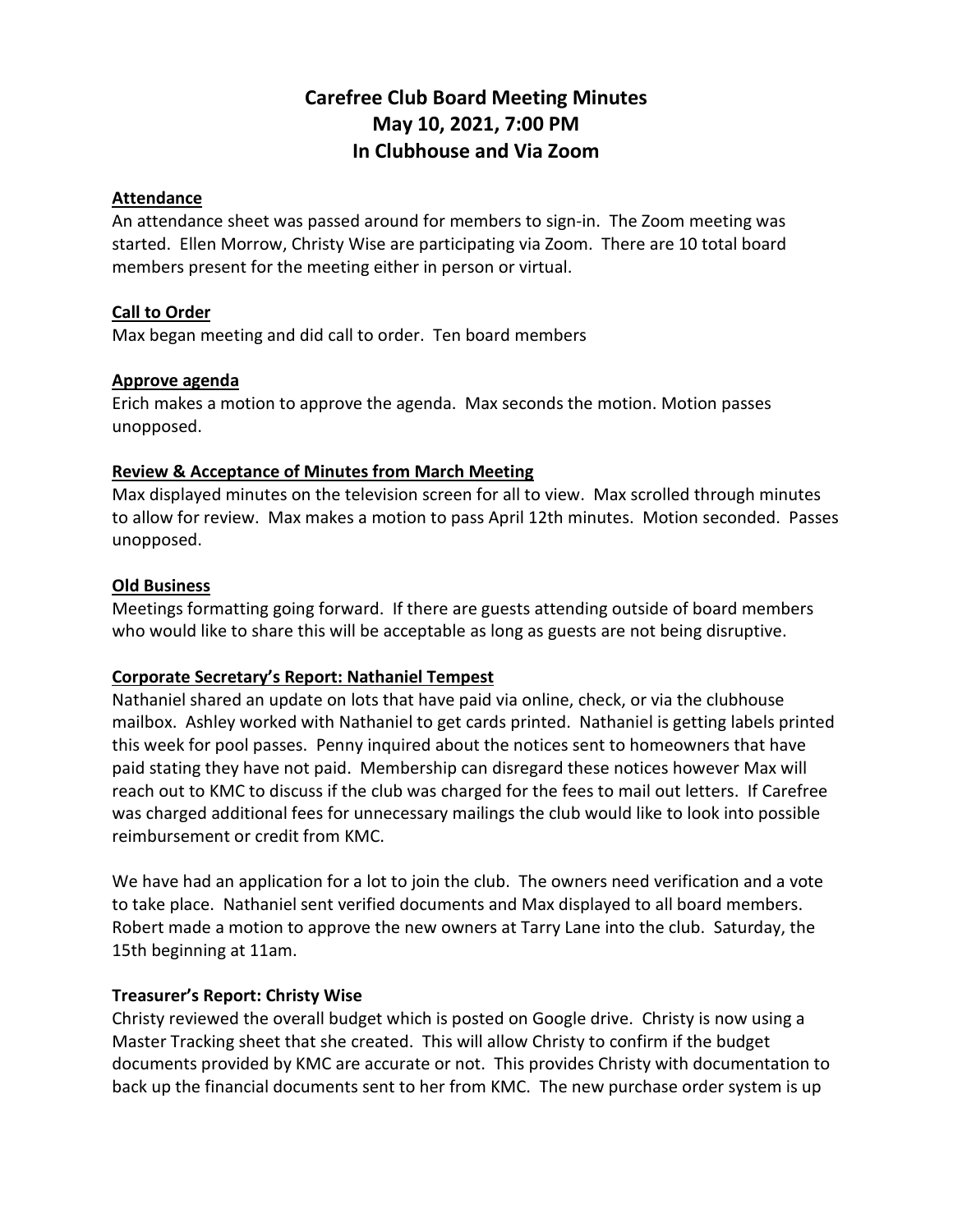and running. A.J. noted that the Paypal account needs to be transferred over to PNC.

The process for submitting an invoice is to have the person working with the individual for example (Lawn Care) to get the quote

# **Committee Reports**

# **Pool: Max Scholz**

- Pool Manager/Lifeguard Search: Heather Scholz was hired as Pool Manager. Max was not involved in the interviewing or hiring process. Max held a meeting with the lifeguards. He will pass along all required lifeguard legal documents to Erich for the swim team and swim lessons.
- Pool Pass Update: No new information.
- Pool Opening: Chemical costs have increased by roughly 15%. The current process for storing chlorine and acid are not very efficient or safe. Max is going to look into bids for a double walled tank system for longevity. It was noted if other sanitation systems have been considered. Max discussed the guidelines around commercial pool operations and county/state guidelines. We are on schedule for Memorial Day weekend opening.
- First Aid Kits: Kits were expired and not current with all required items. New kits have been purchased.
- Guard Room and Storage Room: Need to be cleaned and tidied up.
- Concession Stand Items: Max is working to get a list of snacks. Merchandise options as well.

# **Grounds: Robert Overton**

- Mowing & Fertilizer: James is doing the mowing. Robert will share the quotes he received.
- Committee: Attempting to get a committee together.y
- Feedback from membership regarding what type of Grounds items the membership would like to see.
- The 15th was the County Line Road project meeting. This will not even start likely for 2 years or more.
- Playground equipment repair requested by Penny for the Grounds Chair to submit a purchase order for the bubble on the slide playground equipment.
- Look into a private property sign for the clubhouse

# **Newsletter: Ashley O'Neal**

- Next Newsletter will go out at the end of June.
	- Need Board Member headshots if I don't already have them. Please email them Ashley asap.

# **Activities: Ashley O'Neal**

- Yard Sale (June 12) new signs are ordered.
- Adult Swim Nights (June 11, July 9, Aug. 13) 21+ ONLY, hoping to have That 90s Band, will know more soon.
- Family Float Nights (June 26, July 24, Aug 28) Info coming soon.